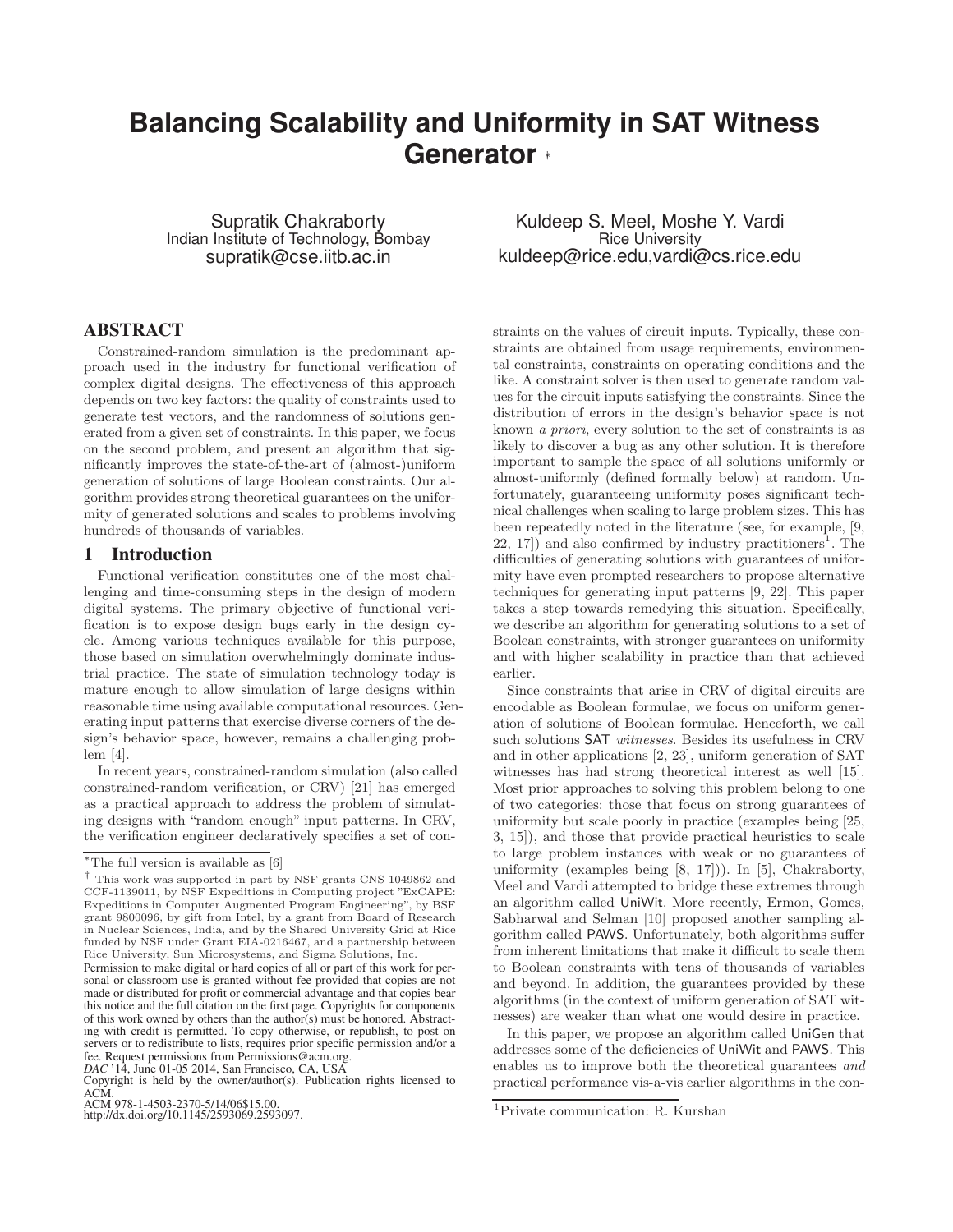text of uniform generation of SAT witnesses. UniGen is the first algorithm to provide strong two-sided guarantees of almost-uniformity, while scaling to problems involving hundreds of thousands of variables. We also improve upon the success probability of the earlier algorithms significantly, both in theory and as evidenced by our experiments.

### <span id="page-1-0"></span>2 Notation and Preliminaries

Let  $F$  be a Boolean formula in conjunctive normal form  $(CNF)$ , and let X be the set of variables appearing in  $F$ . The set  $X$  is called the *support* of  $F$ . A *satisfying assignment* or witness of  $F$  is an assignment of truth values to variables in its support such that  $F$  evaluates to true. We denote the set of all witnesses of F as  $R_F$ . Let  $\mathcal{D} \subseteq X$  be a subset of the support such that there are no two satisfying assignments of  $F$  that differ only in the truth values of variables in  $\mathcal{D}$ . In other words, in every satisfying assignment of  $F$ , the truth values of variables in  $X \setminus \mathcal{D}$  uniquely determine the truth value of every variable in  $D$ . The set  $D$  is called a *dependent* support of F, and  $X \setminus \mathcal{D}$  is called an *independent* support of F. Note that there may be more than one independent supports of F. For example,  $(a \vee \neg b) \wedge (\neg a \vee b)$  has three independent supports:  $\{a\}$ ,  $\{b\}$  and  $\{a, b\}$ . Clearly, if  $\mathcal I$  is an independent support of  $F$ , so is every superset of  $\mathcal I$ . For notational convenience, whenever the formula  $F$  is clear from the context, we omit mentioning it.

We use  $Pr[X]$  to denote the probability of event X. Given a Boolean formula F, a probabilistic generator of witnesses of  $F$  is a probabilistic algorithm that generates a random witness in  $R_F$ . A uniform generator  $\mathcal{G}^u(\cdot)$  is a probabilistic generator that guarantees  $Pr[\mathcal{G}^u(F) = y] = 1/|R_F|$ , for every  $y \in R_F$ . An almost-uniform generator  $\mathcal{G}^{au}(\cdot, \cdot)$  ensures that for every  $y \in R_F$ , we have  $\frac{1}{(1+\varepsilon)|R_F|} \leq \Pr\left[\mathcal{G}^{au}(F,\varepsilon) = y\right] \leq \frac{1+\varepsilon}{|R_F|}$ , where  $\varepsilon > 0$  is the specified *tolerance*. A *near-uniform* generator  $\mathcal{G}^{nu}(\cdot)$  further relaxes the guarantee of uniformity, and ensures that  $Pr[\mathcal{G}^{nu}(F) = y] \ge c/|R_F|$  for a constant c, where  $0 < c \leq 1$ . Probabilistic generators are allowed to occasionally "fail" in the sense that no witness may be returned even if  $R_F$  is non-empty. The failure probability for such generators must be bounded by a constant strictly less than 1. The algorithm presented in this paper falls in the category of almost-uniform generators. An idea closely related to almost-uniform generation, and used in a key manner in our algorithm, is approximate model counting. Given a CNF formula F, a tolerance  $\varepsilon > 0$  and a confidence  $1 - \delta \in (0, 1]$ , and approximate model counter ApproxModelCounter $(\cdot,\cdot,\cdot)$ ensures that  $Pr[\frac{|R_F|}{1+\varepsilon} \le$  ApproxModelCounter $(F, \varepsilon, 1-\delta) \le$  $(1+\varepsilon)|R_F| \geq 1-\delta.$ 

A special class of hash functions, called r-wise indepen $dent$  hash functions, play a crucial role in our work. Let  $n, m$ and r be positive integers, and let  $H(n, m, r)$  denote a family of r-wise independent hash functions mapping  $\{0,1\}^n$ to  $\{0,1\}^m$ . We use  $h \leftarrow H(n, m, r)$  to denote the probability space obtained by choosing a hash function  $h$  uniformly at random from  $H(n, m, r)$ . The property of r-wise independence guarantees that for all  $\alpha_1, \ldots \alpha_r \in \{0,1\}^m$ and for all distinct  $y_1, \ldots y_r \in \{0,1\}^n$ , Pr  $\left[\bigwedge_{i=1}^r h(y_i)\right] = \alpha_i$  $\left\{h \stackrel{R}{\leftarrow} H(n,m,r)\right\} = 2^{-mr}$ . For every  $\alpha \in \{0,1\}^m$  and  $h \in H(n,m,r)$ , let  $h^{-1}(\alpha)$  denote the set  $\{y \in \{0,1\}^n \mid$  $h(y) = \alpha$ . Given  $R_F \subseteq \{0,1\}^n$  and  $h \in H(n,m,r)$ , we use  $R_{F,h,\alpha}$  to denote the set  $R_F \cap h^{-1}(\alpha)$ . If we keep h fixed and let  $\alpha$  range over  $\{0,1\}^m$ , the sets  $R_{F,h,\alpha}$  form a partition of  $R_F$ .

# 3 Related Work

Marrying scalability with strong guarantees of uniformity has been the holy grail of algorithms that sample from solutions of constraint systems. The literature bears testimony to the significant tension between these objectives when designing random generators of SAT witnesses. Earlier work in this area either provide strong theoretical guarantees at the cost of scalability, or remedy the scalability problem at the cost of guarantees of uniformity. More recently, however, there have been efforts to bridge these two extremes.

Bellare, Goldreich and Petrank [\[3\]](#page-5-10) showed that a provably uniform generator of SAT witnesses can be designed in theory to run in probabilistic polynomial time relative to an NP oracle. Unfortunately, it was shown in [\[5\]](#page-5-12) that this algorithm does not scale beyond formulae with few tens of variables in practice. Weighted binary decision diagrams (BDD) have been used in [\[25\]](#page-5-9) to sample uniformly from SAT witnesses. BDD-based techniques are, however, known to suffer from scalability problems [\[17\]](#page-5-5). Adapted BDD-based techniques with improved performance were proposed in [\[19\]](#page-5-14) but the scalability was achieved at the cost of guarantees of uniformity. Random seeding of DPLL SAT solvers [\[20\]](#page-5-15) has been shown to offer performance, although the generated distributions of witnesses can be highly skewed [\[17\]](#page-5-5).

Markov Chain Monte Carlo methods (also called MCMC methods) [\[16\]](#page-5-16) are widely considered to be a practical way to sample from a distribution of solutions. While MCMC methods guarantee eventual convergence to a target distribution under mild requirements, convergence is often impractically slow in practice. Heuristic adaptations were proposed in the works of [\[17,](#page-5-5) [18\]](#page-5-17) for MCMC-based sampling in the context of constrained-random verification. Unfortunately, most of these adaptations are heuristic in nature, and do not preserve theoretical guarantees of uniformity. Sampling techniques based on interval-propagation and belief networks have been proposed in [\[8,](#page-5-11) [11,](#page-5-18) [14\]](#page-5-19). The simplicity of these approaches lend scalability to the techniques, but the generated distributions can deviate significantly from the uniform distribution, as shown in [\[18\]](#page-5-17).

Sampling techniques based on hashing were originally pioneered by Sipser [\[24\]](#page-5-20), and have been used subsequently by several researchers [\[3,](#page-5-10) [12,](#page-5-21) [5\]](#page-5-12). The core idea in hashing-based sampling is to use r-wise independent hash functions (for a suitable value of  $r$ ) to randomly partition the space of witnesses into "small cells" of roughly equal size, and then randomly pick a solution from a randomly chosen cell. The algorithm of Bellare et al. referred to above uses this idea with *n*-wise independent algebraic hash functions (where n denotes the size of the support of  $F$ ). Gomes, Sabharwal and Selman used 3-wise independent linear hash functions in [\[12\]](#page-5-21) to design XORSample′ , a near-uniform generator of SAT witnesses. Nevertheless, to realize the guarantee of near-uniformity, their algorithm requires the user to provide difficult-to-estimate input parameters. Although XORSample′ has been shown to scale to constraints involving a few thousand variables, Gomes et al. acknowledge the difficulty of scaling their algorithm to much larger problem sizes without sacrificing theoretical guarantees [\[12\]](#page-5-21).

Recently, Chakraborty, Meel and Vardi [\[5\]](#page-5-12) proposed a new hashing-based SAT witness generator, called UniWit, that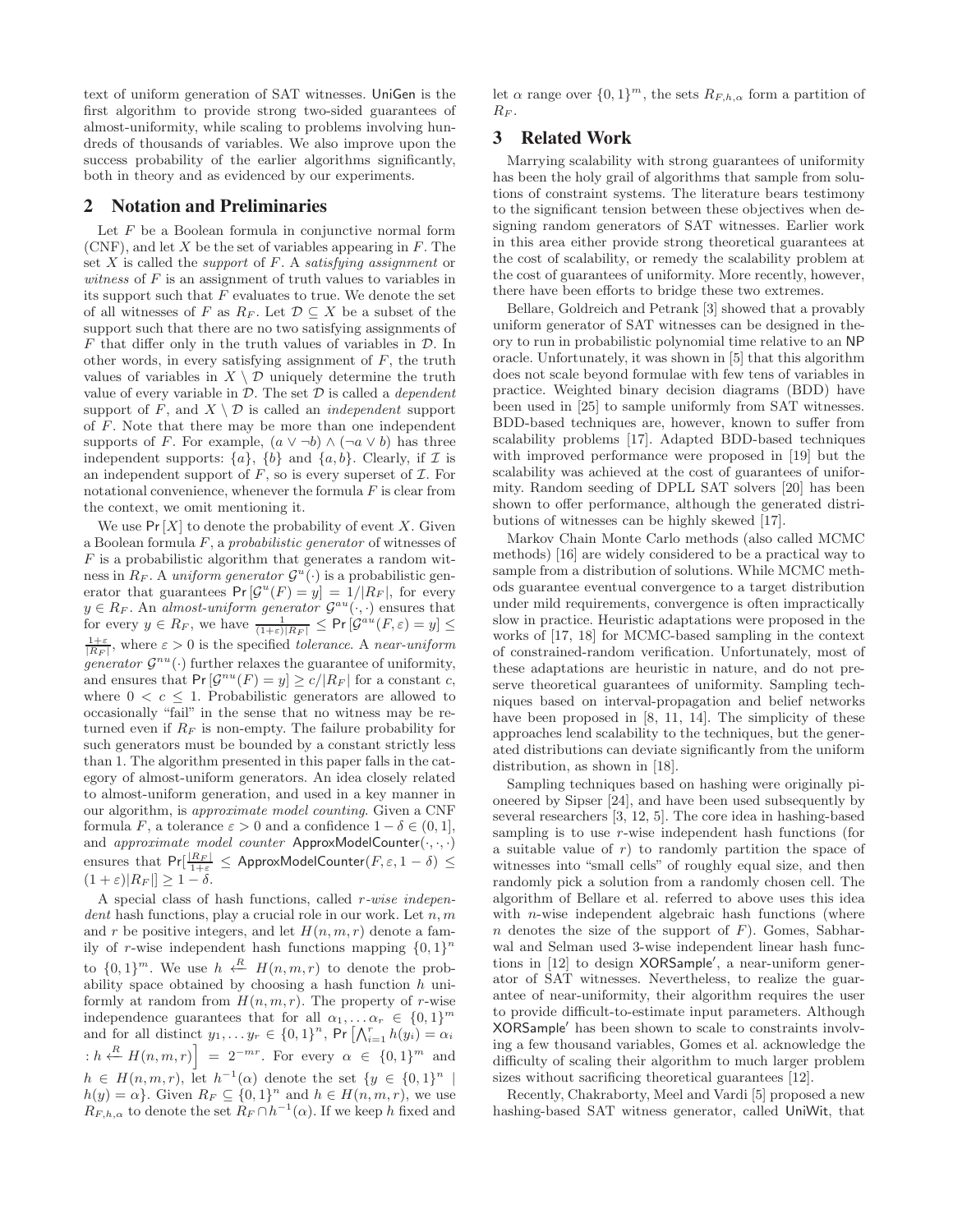represents a small but significant step towards marrying the conflicting goals of scalability and guarantees of uniformity. Like XORSample′ , the UniWit algorithm uses 3-wise independent linear hashing functions. Unlike XORSample′ , however, the guarantee of near-uniformity of witnesses generated by UniWit does not depend on difficult-to-estimate input parameters. In [\[5\]](#page-5-12), UniWit has been shown to scale to formulas with several thousand variables. In addition, Chakraborty et al proposed a heuristic called "leap-frogging" that allows UniWit to scale even further – to tens of thousands of variables [\[5\]](#page-5-12). Unfortunately, the guarantees of near-uniformity can no longer be established for UniWit with "leap-frogging". More recently, Ermon et al. [\[10\]](#page-5-13) proposed a hashing-based algorithm called PAWS for sampling from a distribution defined over a discrete set using a graphical model. While the algorithm presented in this paper has some similarities with PAWS, there are significant differences as well. Specifically, our algorithm provides much stronger theoretical guarantees vis-a-vis those offered by PAWS in the context of uniform generation of SAT witness. In addition, our algorithm scales to hundreds of thousands of variables while preserving the theoretical guarantees. PAWS faces the same scalability hurdles as UniWit, and is unlikely to scale beyond a few thousand variables without heuristic adaptations that compromise its guarantees.

### <span id="page-2-0"></span>4 The UniGen Algorithm

The new algorithm, called UniGen, falls in the category of hashing-based almost-uniform generators. UniGen shares some features with earlier hashing-based algorithms such as XORSample′ [\[12\]](#page-5-21), UniWit [\[5\]](#page-5-12) and PAWS [\[10\]](#page-5-13), but there are key differences that allow UniGen to significantly outperform these earlier algorithms, both in terms of theoretical guarantees and measured performance.

Given a CNF formula  $F$ , we use a family of 3-wise independent hash functions to randomly partition the set,  $R_F$ , of witnesses of F. Let  $h : \{0,1\}^n \to \{0,1\}^m$  be a hash function in the family, and let y be a vector in  $\{0,1\}^n$ . Let  $h(y)[i]$  denote the  $i^{th}$  component of the vector obtained by applying h to y. The family of hash functions of interest is defined as  ${h(y) | h(y)[i] = a_{i,0} \oplus (\bigoplus_{k=1}^{n} a_{i,k} \cdot y[k]), a_{i,j} \in \{0,1\}, 1 \leq$  $i \leq m, 0 \leq j \leq n$ , where  $\oplus$  denotes the xor operation. By choosing values of  $a_{i,j}$  randomly and independently, we can effectively choose a random hash function from the family. It has been shown in [\[12\]](#page-5-21) that this family of hash functions is 3-wise independent. Following notation introduced in Sec-tion [2,](#page-1-0) we call this family  $H_{xor}(n, m, 3)$ .

While  $H_{xor}(n, m, 3)$  was used earlier in XORSample', PAWS, and (in a variant of) UniWit, there is a fundamental difference in the way we use it in UniGen. Let  $X = \{x_1, x_2, \ldots x_{|X|}\}\$ be the set of variables of F. Given  $m > 0$ , the algorithms <code>XORSample</code> , <code>PAWS</code> and <code>UniWit</code> partition  $R_F$  by randomly choosing  $h \in H_{xor}(|X|, m, 3)$  and  $\alpha \in \{0, 1\}^m$ , and by seeking witnesses of F conjoined with  $\bigwedge_{i=1}^{m} (h(x_1, \ldots, x_{|X|})[i] \leftrightarrow \alpha[i]).$ By choosing a random  $h(x_1,...x_{|X|}) \in H_{xor}(|X|, m, 3)$ , the set of all assignments to variables in X (regardless of whether they are witnesses of  $F$ ) is partitioned randomly. This, in turn, ensures that the set of satisfying assignments of  $F$  is also partitioned randomly. Each conjunctive constraint of the form  $(h(x_1 \ldots x_{|X|})[i] \leftrightarrow \alpha[i])$  is an xor of a subset of variables of X and  $\alpha[i]$ , and is called an *xor-clause*. Observe that the expected number of variables in each such xor-clause is approximately  $|X|/2$ . It is well-known (see, for

example [\[13\]](#page-5-22)) that the difficulty of checking satisfiability of a CNF formula with xor-clauses grows significantly with the number of variables per xor-clause. It is therefore extremely difficult to scale XORSample′ , PAWS or UniWit to problems involving hundreds of thousands of variables. In [\[5\]](#page-5-12), an alternative family of linear hash functions is proposed to be used with UniWit. Unfortunately, this also uses  $|X|/2$  variables per xor-clause on average, and suffers from the same prob-lem. In [\[13\]](#page-5-22), a variant of  $H_{xor}(|X|, m, 3)$  is used, wherein each variable in  $X$  is chosen to be in an xor-clause with a small probability  $q \, \langle \, 0.5 \rangle$ . This mitigates the performace bottleneck significantly, but theoretical guarantees of (near-) uniformity are lost.

We address the above problem in UniGen by making two important observations: (i) an independent support  $\mathcal I$  of  $F$ is often far smaller (sometimes by a few orders of magnitude) than  $X$ , and (ii) since the value of every variable in  $X \setminus \mathcal{I}$  in a satisfying assignment of F is uniquely determined by the values of variables in  $\mathcal{I}$ , the set  $R_F$  can be randomly partitioned by randomly partitioning its projection on  $\mathcal{I}$ . This motivates us to design an almost-uniform generator that accepts a subset  $S$  of the support of  $F$  as an additional input. We call  $S$  the set of *sampling variables* of  $F$ , and intend to use an independent support of  $F$  (not necessarily a minimal one) as the value of S in any invocation of the generator. Without loss of generality, let  $S = \{x_1, \ldots x_{|S|}\},\$ where  $|S| \leq |X|$ . The set  $R_F$  can now be partitioned by randomly choosing  $h \in H_{xor}(|S|, m, 3)$  and  $\alpha \in \{0, 1\}^m$ , and by seeking solutions of  $F \wedge \bigwedge_{i=1}^{m} (h(x_1, \ldots x_{|S|})[i] \leftrightarrow \alpha[i]).$ If  $|S| \ll |X|$  (as is often the case in our experience), the expected number of variables per xor-clause is significantly reduced. This makes satisfiability checking easier, and allows scaling to much larger problem sizes than otherwise possible. It is natural to ask if finding an independent support of a CNF formula  $F$  is computationally easy. While an algorithmic solution to this problem is beyond the scope of this paper, our experience indicates that a small, not necessarily minimal, independent support can often be easily determined from the source domain from which the CNF formula  $F$  is derived. For example, when a non-CNF formula  $G$  is converted to an equisatisfiable CNF formula  $F$  using Tseitin encoding, the variables introduced by the encoding form a dependent support of F.

The effectiveness of a hashing-based probabilistic generator depends on its ability to quickly partition the set  $R_F$ into "small" and "roughly equal" sized random cells. This, in turn, depends on the parameter  $m$  used in the choice of the hash function family  $H(n, m, r)$ . A high value of m leads to skewed distributions of sizes of cells, while a low value of m leads to cells that are not small enough. The best choice of m depends on  $|R_F|$ , which is not known a priori. Different algorithms therefore use different techniques to estimate a value of  $m$ . In XORSample', this is achieved by requiring the user to provide some difficult-to-estimate input parameters. In UniWit, the algorithm sequentially iterates over values of m until a good enough value is found. The approach of PAWS comes closest to our, although there are crucial differences. In both PAWS and UniGen, an approximate model counter is first used to estimate  $|R_F|$  within a specified tolerance and with a specified confidence. This estimate, along with a user-provided parameter, is then used to determine a unique value of m in PAWS. Unfortunately, this does not facilitate proving that PAWS is an almost-uniform genera-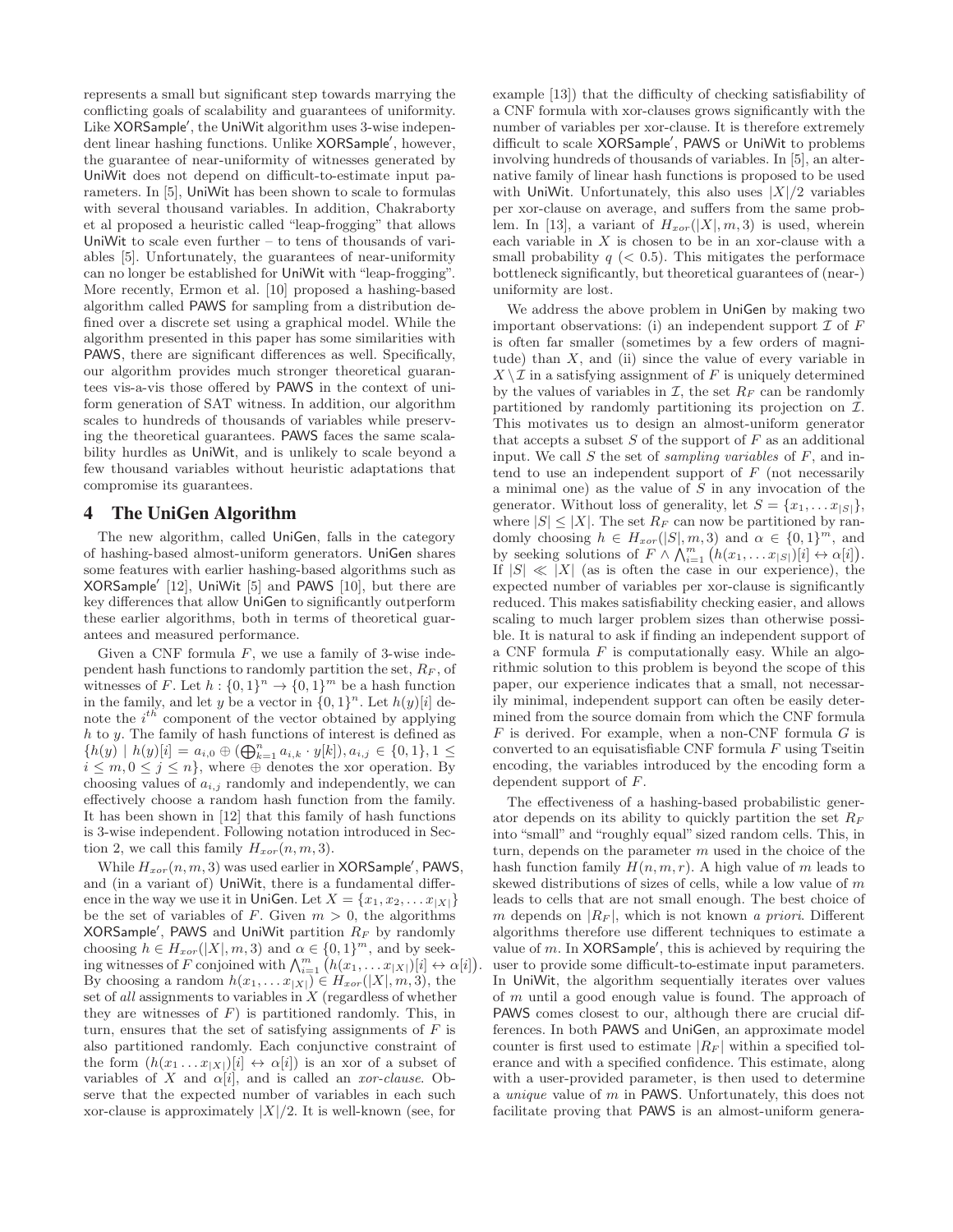tor. Instead, Ermon, et al. show that PAWS behaves like an almost-uniform generator with probability greater than  $1 - \delta$ , for a suitable  $\delta$  that depends on difficult-to-estimate input parameters. In contrast, we use the estimate of  $|R_F|$ to determine a small range of candidate values of m. This allows us to prove that UniGen is almost-uniform generator with confidence 1.

<span id="page-3-0"></span>Algorithm 1 UniGen $(F, \varepsilon, S)$ 

/\*Assume  $S = \{x_1, \ldots x_{|S|}\}\$ is an independent support of F, and  $\varepsilon > 6.84$  \*/ 1:  $(\kappa, \text{pivot}) \leftarrow \text{ComputeKappaPivot}(\varepsilon);$ 2: hiThresh  $\leftarrow 1 + \sqrt{2}(1 + \kappa)$ pivot; 3: loThresh  $\leftarrow \frac{1}{\sqrt{2}(1+\kappa)}$ pivot; 4:  $Y \leftarrow \mathsf{BSAT}(F, \text{hithresh});$ 5: if  $(|Y| \leq$  hiThresh) then<br>6: Let  $y_1, \ldots y_{|Y|}$  be the 6: Let  $y_1, \ldots y_{|Y|}$  be the elements of Y;<br>7: Randomly choose j from  $\{1, \ldots |Y|\}$ ; Randomly choose j from  $\{1, \ldots |Y|\}$ ; return  $y_j$ ; 8: else 9:  $C \leftarrow$  ApproxModelCounter(*F*, 0.8, 0.8);<br>10:  $q \leftarrow \lceil \log C + \log 1.8 - \log \text{pivot} \rceil; i \leftarrow$ 10:  $q \leftarrow \lceil \log C + \log 1.8 - \log \text{pivot} \rceil; i \leftarrow q - 3;$ <br>11: **repeat** repeat 12:  $i \leftarrow i + 1;$ <br>13: Choose h 13: Choose h at random from  $H_{xor}(|S|, i, 3);$ <br>14: Choose  $\alpha$  at random from  $\{0, 1\}^i$ : 14: Choose  $\alpha$  at random from  $\{0,1\}^i$ ; 15:  $Y \leftarrow \text{BSAT}(F \land (h(x_1, \ldots x_{|S|}) = \alpha), \text{hifThresh};$ <br>16: **until** (loThresh < |Y| < hiThresh) or  $(i = q)$ 16: **until** (loThresh  $\leq |Y| \leq$  hiThresh) or  $(i = q)$ 17: **if**  $(|Y| > \text{hiThresh})$  or  $(|Y| < \text{loThresh})$  then 18: return  $\perp$ <br>19: else else 20: Let  $y_1, \ldots y_{|Y|}$  be the elements of Y;<br>21: Randomly choose j from  $\{1, \ldots |Y|\}$ ; Randomly choose j from  $\{1, \ldots |Y|\}$ ; return  $y_j$ ;

Algorithm 2 ComputeKappaPivot $(\varepsilon)$ 

Find  $\kappa \in [0, 1)$  such that  $\varepsilon = (1 + \kappa)(7.55 + \frac{0.29}{(1 - \kappa)^2}) - 1$ ; pivot  $\leftarrow$  [4.03(1 +  $\frac{1}{\kappa}$ )<sup>2</sup>]; return  $(\kappa, \text{pivot})$ 

The pseudo-code for UniGen is shown in Algorithm [1.](#page-3-0) UniGen takes as inputs a Boolean CNF formula F, a tolerance  $\varepsilon$  (> 6.84, for technical reasons explained in the [\[6\]](#page-5-2)). and a set  $S$  of sampling variables. It either returns a random witness of F or  $\perp$  (indicating failure). The algorithm assumes access to a source of random bits, and to two subroutines: (i)  $BSAT(F, N)$ , which, for every  $N > 0$ , returns  $\min(|R_F|, N)$  distinct witnesses of F, and (ii) an approximate model counter ApproxModelCounter $(F, \varepsilon', 1 - \delta').$ 

UniGen first computes two quantities, "pivot" and  $\kappa$ , that represent the expected size of a "small" cell and the tolerance of this size, respectively. The specific choices of expressions in ComputeKappaPivot are motivated by technical reasons explained in [\[6\]](#page-5-2). The values of  $\kappa$  and "pivot" are used to determine high and low thresholds (denoted "hiThresh" and "loThresh" respectively) for the size of each cell. Lines 5–7 handle the easy case when  $F$  has no more than "hiThresh" witnesses. Otherwise, UniGen invokes ApproxModelCounter to obtain an estimate, C, of  $|R_F|$  to within a tolerance of 0.8 and with a confidence of 0.8. Once again, the specific choices of the tolerance and confidence parameters used in computing C are motivated by technical reasons explained in  $[6]$ . The estimate C is then used to determine a range of candidate values for m. Specifically, this range is  $\{q -$ 

 $2, \ldots, q$ , where q is determined in line 11 of the pseudocode. The loop in lines 11–16 checks whether some value in this range is good enough for  $m$ , i.e., whether the number of witnesses in a cell chosen randomly after partitioning  $R_F$ using  $H_{xor}(|S|, m, 3)$ , lies within "hiThresh" and "loThresh". If so, lines 20–21 return a random witness from the chosen cell. Otherwise, the algorithm reports a failure in line 18.

A probabilistic generator is likely to be invoked multiple times with the same input constraint in constrainedrandom verification. Towards this end, lines 1–10 of the pseudo-code need to be executed only once for every formula F. Generating a new random witness requires executing afresh only lines 11–21. While this optimization appears similar to "leapfrogging" [\[5,](#page-5-12) [7\]](#page-5-23), it is fundamentally different since it does not sacrifice any theoretical guarantees, unlike "leapfrogging".

Implementation issues: In our implementation of UniGen, BSAT is implemented using CryptoMiniSAT [\[1\]](#page-5-24) – a SAT solver that handles xor clauses efficiently. CryptoMiniSAT uses blocking clauses to prevent already generated witnesses from being generated again. Since the independent support of  $F$  determines every satisfying assignment of  $F$ , blocking clauses can be restricted to only variables in the set S. We implemented this optimization in CryptoMiniSAT, leading to significant improvements in performance. ApproxModelCounter is implemented using ApproxMC [\[7\]](#page-5-23). Although the authors of [\[7\]](#page-5-23) used "leapfrogging" in their experiments, we disable this optimization since it nullifies the theoretical guarantees of [\[7\]](#page-5-23). We use "random\_device" implemented in  $C_{++}$  as the source of pseudo-random numbers in lines 7, 13, 14 and 21 of the pseudo-code, and also as the source of random numbers in ApproxMC.

Guarantees: The following theorem shows that UniGen is an almost-uniform generator with a high success probability.

<span id="page-3-1"></span>**Theorem 1.** If S is an independent support of  $F$  and if  $\varepsilon > 6.84$ , then for every  $y \in R_F$ , we have

$$
\frac{1}{(1+\varepsilon)(|R_F|-1)} \le \Pr\left[\text{UniGen}(F,\varepsilon,S) = y\right] \le (1+\varepsilon)\frac{1}{|R_F|-1}.
$$

*In addition*,  $Pr[\text{UniGen}(F, \varepsilon, S) \neq \bot] \geq 0.52$ .

The proof of Theorem [1](#page-3-1) can be found in [\[6\]](#page-5-2). It can be shown that UniGen runs in time polynomial in  $\varepsilon^{-1}$  and in the size of F, relative to an NP-oracle.

The guarantees provided by Theorem [1](#page-3-1) are significantly stronger than those provided by earlier generators that scale to large problem instances. Specifically, neither XORSample′ [\[12\]](#page-5-21) nor UniWit [\[5\]](#page-5-12) provide strong upper bounds for the probability of generation of a witness. PAWS [\[10\]](#page-5-13) offers a probabilistic guarantee that the probability of generation of a witness lies within a tolerance factor of the uniform probability, while the guarantee of Theorem [1](#page-3-1) is not probabilistic. The success probability of UniWit is bounded below by 0.125, which is significantly smaller than the lower bound of 0.52 guaranteed by Theorem [1.](#page-3-1)

Trading scalability with uniformity: The tolerance parameter  $\varepsilon$  provides a knob to balance scalability and uniformity in UniGen. Smaller values of  $\varepsilon$  lead to stronger guarantees of uniformity (by Theorem [1\)](#page-3-1). The value of "hiThresh", however, increases with decreasing values of  $\varepsilon$ , requiring BSAT to find more witnesses. Thus, each invocation of BSAT is likely to take longer as  $\varepsilon$  is reduced. A more detailed discussion  $\varepsilon$  is presented in the [\[6\]](#page-5-2).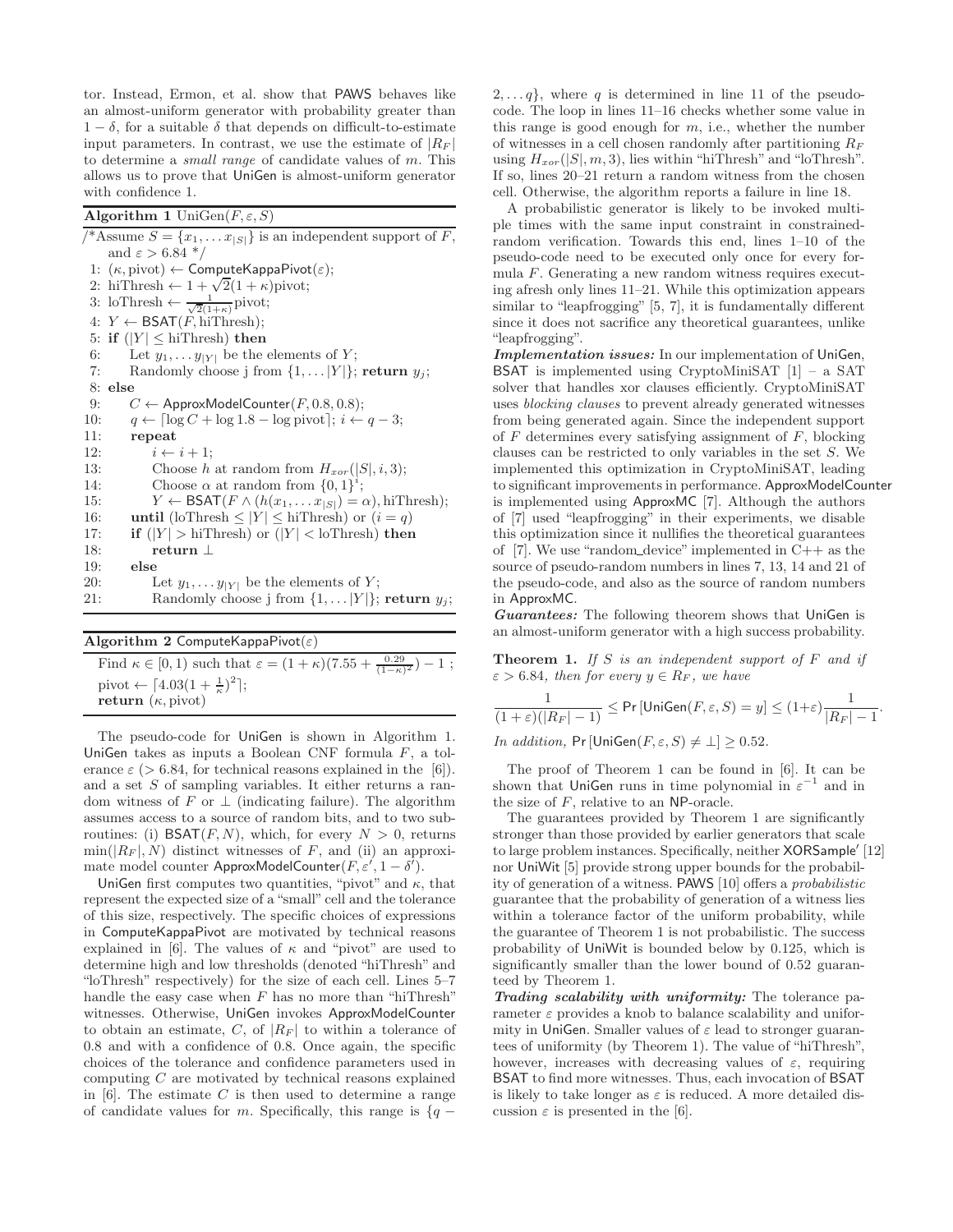**Generalization:** While restriction of S to  $\mathcal I$  allows us to prove Theorem [1,](#page-3-1) the results generalize to arbitrary S. For an arbitrary S, Theorem [1](#page-3-1) generalizes to sampling over projection of satisfying assignments over the set  $S$ . For example, if  $F = (a \vee b)$  and  $S = \{a\}$ , then we represent projection of  $R_F$  over S as  $R_{F|S} = \{\{0\},\{1\}\}\$ . (For details see [\[6\]](#page-5-2)).

# 5 Experimental Results

To evaluate the performance of UniGen, we built a prototype implementation and conducted an extensive set of experiments. Industrial constrained-random verification problem instances are typically proprietary and unavailable for published research. Therefore, we conducted experiments on CNF SAT constraints arising from several problems available in the public domain. These included bit-blasted versions of constraints arising in bounded model checking of circuits and used in [\[5\]](#page-5-12), bit-blasted versions of SMTLib benchmarks, constraints arising from automated program synthesis, and constraints arising from ISCAS89 circuits with parity conditions on randomly chosen subsets of outputs and next-state variables.  $^2.$  $^2.$  $^2.$ 

To facilitate running multiple experiments in parallel, we used a high-performance cluster and ran each experiment on a node of the cluster. Each node had two quad-core Intel Xeon processors with 4 GB of main memory. Recalling the terminology used in the pseudo-code of UniGen (see Sec-tion [4\)](#page-2-0), we set the tolerance  $\varepsilon$  to 16, and the sampling set  $S$  to an independent support of  $F$  in all our experiments. Independent supports (not necessarily minimal ones) for all benchmarks were easily obtained from the providers of the benchmarks on request. We used 2, 500 seconds as the timeout for each invocation of BSAT and 20 hours as the overall timeout for UniGen. If an invocation of BSAT timed out in line 15 of the pseudo-code of UniGen, we repeated the execution of lines  $13-15$  without incrementing i. With this set-up, UniGen was able to successfully generate random witnesses for formulas having up to 486, 193 variables.

For performance comparisons, we also implemented and conducted experiments with UniWit – a state-of-art nearuniform generator [\[5\]](#page-5-12). Our choice of UniWit as a reference for comparison is motivated by two factors. First, XORSample′ is known to perform poorly vis-a-vis UniWit [\[5\]](#page-5-12); hence, comparing with XORSample′ is not meaningful. Second, the implementation of PAWS made available by the authors of [\[10\]](#page-5-13) currently does not accept CNF formulae as inputs. It accepts only a graphical model of a discrete distribution as input, making a direct comparison with UniGen difficult. Since PAWS and UniWit share the same scalability problem related to large random xor-clauses, we chose to focus only on UniWit. Since the "leapfrogging" heuristic used in [\[5\]](#page-5-12) nullifies the guarantees of UniWit, we disabled this optimization. For fairness of comparison, we used the same timeouts in UniWit as used in UniGen, i.e. 2, 500 seconds for every invocation of BSAT, and 20 hours overall for every invocation of UniWit.

Table [1](#page-5-25) presents the results of our performance-comparison experiments. Column 1 lists the CNF benchmark, and columns 2 and 3 give the count of variables and size of independent support used, respectively. The results of experiments with UniGen are presented in the next 3 columns. Column 4 gives the observed probability of success of UniGen when generating 1, 000 random witnesses. Column 5 gives the average

time taken by UniGen to generate one witness (averaged over a large number of runs), while column 6 gives the average number of variables per xor-clause used for randomly partitioning  $R_F$ . The next two columns give results of our experiments with UniWit. Column 7 lists the average time taken by UniWit to generate a random witness, and column 8 gives the average number of variables per xor-clause used to partition  $R_F$ . A '−' in any column means that the corresponding experiment failed to generate any witness in 20 hours.

It is clear from Table [1](#page-5-25) that the average run-time for generating a random witness by UniWit can be two to three orders of magnitude larger than the corresponding run-time for UniGen. This is attributable to two reasons. The first stems from fewer variables in xor-clauses and blocking clauses when small independent supports are used. Benchmark "tutorial3" exemplifies this case. Here, UniWit failed to generate any witness because all calls to BSAT in UniWit, with xor-clauses and blocking clauses containing large numbers of variables, timed out. In contrast, the calls to BSAT in UniGen took much less time, due to short xor-clauses and blocking clauses using only variables from the independent support. The other reason for UniGen's improved efficiency is that the computationally expensive step of identifying a good range of values for m (see Section [4](#page-2-0) for details) needs to be executed only once per benchmark. Subsequently, whenever a random witness is needed, UniGen simply iterates over this narrow range of m. In contrast, generating every witness in UniWit (without leapfrogging) requires sequentially searching over all values afresh to find a good choice for m. Referring to Table [1,](#page-5-25) UniWit requires more than 20, 000 seconds on average to find a good value for m and generate a random witness for benchmark "s953a\_3\_2". Unlike in UniGen, there is no way to amortize this large time over multiple runs in UniWit, while preserving the guarantee of near-uniformity.

Table [1](#page-5-25) also shows that the observed success probability of UniGen is almost always 1, much higher than what Theorem [1](#page-3-1) guarantees and better than those from UniWit. It is clear from our experiments that UniGen can scale to problems involving almost 500K variables, while preserving guarantees of almost uniformity. This goes much beyond the reach of any other random-witness generator that gives strong guarantees on the distribution of witnesses.



<span id="page-4-1"></span>Figure 1: Uniformity comparison for case110

Theorem [1](#page-3-1) guarantees that the probability of generation of every witness lies within a specified tolerance of the uniform probability. In practice, however, the distribution of witnesses generated by UniGen is much more closer to a uniform distribution. To illustrate this, we implemented a uniform sampler, henceforth called US, and compared the

<span id="page-4-0"></span><sup>&</sup>lt;sup>2</sup>The tool (with source code) is available at http://www.cs.rice.edu/CS/Verification/Projects/UniGen/